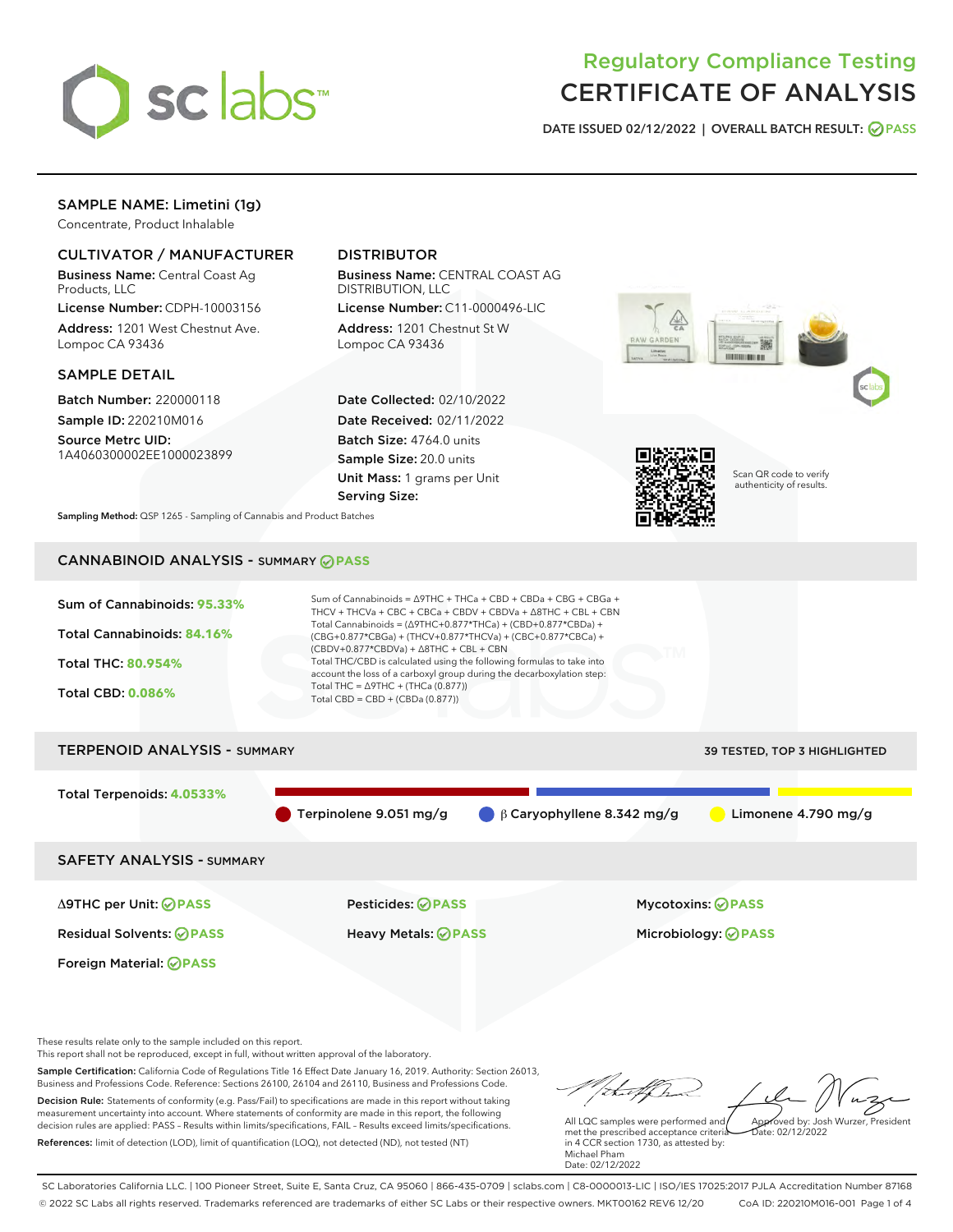

Terpene analysis utilizing gas chromatography-flame ionization detection (GC-



LIMETINI (1G) | DATE ISSUED 02/12/2022 | OVERALL BATCH RESULT:  $\bigcirc$  PASS

FID). **Method:** QSP 1192 - Analysis of Terpenoids by GC-FID

TERPENOID TEST RESULTS - 02/12/2022

# CANNABINOID TEST RESULTS - 02/12/2022 2 PASS

Tested by high-performance liquid chromatography with diode-array detection (HPLC-DAD). **Method:** QSP 1157 - Analysis of Cannabinoids by HPLC-DAD

#### TOTAL CANNABINOIDS: **84.16%**

Total Cannabinoids (Total THC) + (Total CBD) + (Total CBG) + (Total THCV) + (Total CBC) + (Total CBDV) + ∆8THC + CBL + CBN

TOTAL THC: **80.954%** Total THC (∆9THC+0.877\*THCa)

TOTAL CBD: **0.086%**

Total CBD (CBD+0.877\*CBDa)

TOTAL CBG: 1.17% Total CBG (CBG+0.877\*CBGa)

TOTAL THCV: 1.345% Total THCV (THCV+0.877\*THCVa)

TOTAL CBC: 0.61% Total CBC (CBC+0.877\*CBCa)

TOTAL CBDV: ND Total CBDV (CBDV+0.877\*CBDVa)

| <b>COMPOUND</b>  | LOD/LOQ<br>(mg/g)          | <b>MEASUREMENT</b><br><b>UNCERTAINTY</b><br>(mg/g) | <b>RESULT</b><br>(mg/g) | <b>RESULT</b><br>(%) |
|------------------|----------------------------|----------------------------------------------------|-------------------------|----------------------|
| <b>THCa</b>      | 0.05 / 0.14                | ±22.448                                            | 873.47                  | 87.347               |
| <b>A9THC</b>     | 0.06 / 0.26                | ±1.497                                             | 43.51                   | 4.351                |
| <b>THCVa</b>     | 0.07 / 0.20                | ±0.732                                             | 15.34                   | 1.534                |
| <b>CBGa</b>      | 0.1/0.2                    | ±0.63                                              | 12.0                    | 1.20                 |
| <b>CBCa</b>      | 0.07/0.28                  | ±0.300                                             | 6.13                    | 0.613                |
| <b>CBG</b>       | 0.06/0.19                  | ±0.048                                             | 1.21                    | 0.121                |
| <b>CBDa</b>      | 0.02/0.19                  | ±0.029                                             | 0.98                    | 0.098                |
| <b>CBC</b>       | 0.2 / 0.5                  | ±0.02                                              | 0.7                     | 0.07                 |
| $\triangle$ 8THC | 0.1/0.4                    | N/A                                                | <b>ND</b>               | <b>ND</b>            |
| <b>THCV</b>      | 0.1/0.2                    | N/A                                                | <b>ND</b>               | <b>ND</b>            |
| <b>CBD</b>       | 0.07/0.29                  | N/A                                                | <b>ND</b>               | <b>ND</b>            |
| <b>CBDV</b>      | 0.04 / 0.15                | N/A                                                | <b>ND</b>               | <b>ND</b>            |
| <b>CBDVa</b>     | 0.03 / 0.53                | N/A                                                | <b>ND</b>               | <b>ND</b>            |
| <b>CBL</b>       | 0.06 / 0.24                | N/A                                                | <b>ND</b>               | <b>ND</b>            |
| <b>CBN</b>       | 0.1/0.3                    | N/A                                                | <b>ND</b>               | <b>ND</b>            |
|                  | <b>SUM OF CANNABINOIDS</b> | 953.3 mg/g                                         | 95.33%                  |                      |

#### **UNIT MASS: 1 grams per Unit**

| ∆9THC per Unit                        | 1100 per-package limit | 43.51 mg/unit  | <b>PASS</b> |
|---------------------------------------|------------------------|----------------|-------------|
| <b>Total THC per Unit</b>             |                        | 809.54 mg/unit |             |
| <b>CBD</b> per Unit                   |                        | <b>ND</b>      |             |
| <b>Total CBD per Unit</b>             |                        | $0.86$ mg/unit |             |
| Sum of Cannabinoids<br>per Unit       |                        | 953.3 mg/unit  |             |
| <b>Total Cannabinoids</b><br>per Unit |                        | 841.6 mg/unit  |             |

| <b>COMPOUND</b>                                   | LOD/LOQ<br>(mg/g) | <b>MEASUREMENT</b><br><b>UNCERTAINTY</b><br>(mg/g) | <b>RESULT</b><br>(mg/g)                         | <b>RESULT</b><br>$(\%)$ |  |  |
|---------------------------------------------------|-------------------|----------------------------------------------------|-------------------------------------------------|-------------------------|--|--|
| Terpinolene                                       | 0.008 / 0.026     | ±0.1855                                            | 9.051                                           | 0.9051                  |  |  |
| $\beta$ Caryophyllene                             | 0.004 / 0.012     | ±0.2970                                            | 8.342                                           | 0.8342                  |  |  |
| Limonene                                          | 0.005 / 0.016     | ±0.0685                                            | 4.790                                           | 0.4790                  |  |  |
| <b>Myrcene</b>                                    | 0.008 / 0.025     | ±0.0450                                            | 3.488                                           | 0.3488                  |  |  |
| $\alpha$ Humulene                                 | 0.009 / 0.029     | ±0.0834                                            | 2.597                                           | 0.2597                  |  |  |
| $\alpha$ Bisabolol                                | 0.008 / 0.026     | ±0.1101                                            | 2.061                                           | 0.2061                  |  |  |
| Nerolidol                                         | 0.009 / 0.028     | ±0.1283                                            | 2.040                                           | 0.2040                  |  |  |
| Guaiol                                            | 0.009 / 0.030     | ±0.0541                                            | 1.147                                           | 0.1147                  |  |  |
| Linalool                                          | 0.009 / 0.032     | ±0.0430                                            | 1.131                                           | 0.1131                  |  |  |
| <b>Terpineol</b>                                  | 0.016 / 0.055     | ±0.0545                                            | 0.887                                           | 0.0887                  |  |  |
| $\beta$ Pinene                                    | 0.004 / 0.014     | ±0.0093                                            | 0.811                                           | 0.0811                  |  |  |
| Fenchol                                           | 0.010 / 0.034     | ±0.0252                                            | 0.652                                           | 0.0652                  |  |  |
| Ocimene                                           | 0.011 / 0.038     | ±0.0188                                            | 0.587                                           | 0.0587                  |  |  |
| trans-ß-Farnesene                                 | 0.008 / 0.025     | ±0.0206                                            | 0.580                                           | 0.0580                  |  |  |
| $\alpha$ Pinene                                   | 0.005 / 0.017     | ±0.0040                                            | 0.469                                           | 0.0469                  |  |  |
| Caryophyllene<br>Oxide                            | 0.010 / 0.033     | ±0.0162                                            | 0.353                                           | 0.0353                  |  |  |
| Valencene                                         | 0.009 / 0.030     | ±0.0176                                            | 0.256                                           | 0.0256                  |  |  |
| $\alpha$ Phellandrene                             | 0.006 / 0.020     | ±0.0033                                            | 0.243                                           | 0.0243                  |  |  |
| $\alpha$ Terpinene                                | 0.005 / 0.017     | ±0.0032                                            | 0.217                                           | 0.0217                  |  |  |
| 3 Carene                                          | 0.005 / 0.018     | ±0.0027                                            | 0.192                                           | 0.0192                  |  |  |
| $\gamma$ Terpinene                                | 0.006 / 0.018     | ±0.0033                                            | 0.192                                           | 0.0192                  |  |  |
| <b>Borneol</b>                                    | 0.005 / 0.016     | ±0.0067                                            | 0.160                                           | 0.0160                  |  |  |
| Sabinene                                          | 0.004 / 0.014     | ±0.0015                                            | 0.124                                           | 0.0124                  |  |  |
| Camphene                                          | 0.005 / 0.015     | ±0.0006                                            | 0.055                                           | 0.0055                  |  |  |
| Sabinene Hydrate                                  | 0.006 / 0.022     | ±0.0021                                            | 0.055                                           | 0.0055                  |  |  |
| Fenchone                                          | 0.009 / 0.028     | ±0.0011                                            | 0.038                                           | 0.0038                  |  |  |
| Citronellol                                       | 0.003 / 0.010     | ±0.0007                                            | 0.015                                           | 0.0015                  |  |  |
| p-Cymene                                          | 0.005 / 0.016     | N/A                                                | <loq< th=""><th><loq< th=""></loq<></th></loq<> | <loq< th=""></loq<>     |  |  |
| Eucalyptol                                        | 0.006 / 0.018     | N/A                                                | <b>ND</b>                                       | ND                      |  |  |
| (-)-Isopulegol                                    | 0.005 / 0.016     | N/A                                                | ND                                              | ND                      |  |  |
| Camphor                                           | 0.006 / 0.019     | N/A                                                | ND                                              | ND                      |  |  |
| Isoborneol                                        | 0.004 / 0.012     | N/A                                                | ND                                              | ND                      |  |  |
| Menthol                                           | 0.008 / 0.025     | N/A                                                | ND                                              | ND                      |  |  |
| Nerol                                             | 0.003 / 0.011     | N/A                                                | <b>ND</b>                                       | ND                      |  |  |
| R-(+)-Pulegone                                    | 0.003 / 0.011     | N/A                                                | ND                                              | ND                      |  |  |
| Geraniol                                          | 0.002 / 0.007     | N/A                                                | ND                                              | ND                      |  |  |
| <b>Geranyl Acetate</b>                            | 0.004 / 0.014     | N/A                                                | ND                                              | ND                      |  |  |
| $\alpha$ Cedrene                                  | 0.005 / 0.016     | N/A                                                | ND                                              | ND                      |  |  |
| Cedrol                                            | 0.008 / 0.027     | N/A                                                | <b>ND</b>                                       | ND                      |  |  |
| <b>TOTAL TERPENOIDS</b><br>40.533 mg/g<br>4.0533% |                   |                                                    |                                                 |                         |  |  |

SC Laboratories California LLC. | 100 Pioneer Street, Suite E, Santa Cruz, CA 95060 | 866-435-0709 | sclabs.com | C8-0000013-LIC | ISO/IES 17025:2017 PJLA Accreditation Number 87168 © 2022 SC Labs all rights reserved. Trademarks referenced are trademarks of either SC Labs or their respective owners. MKT00162 REV6 12/20 CoA ID: 220210M016-001 Page 2 of 4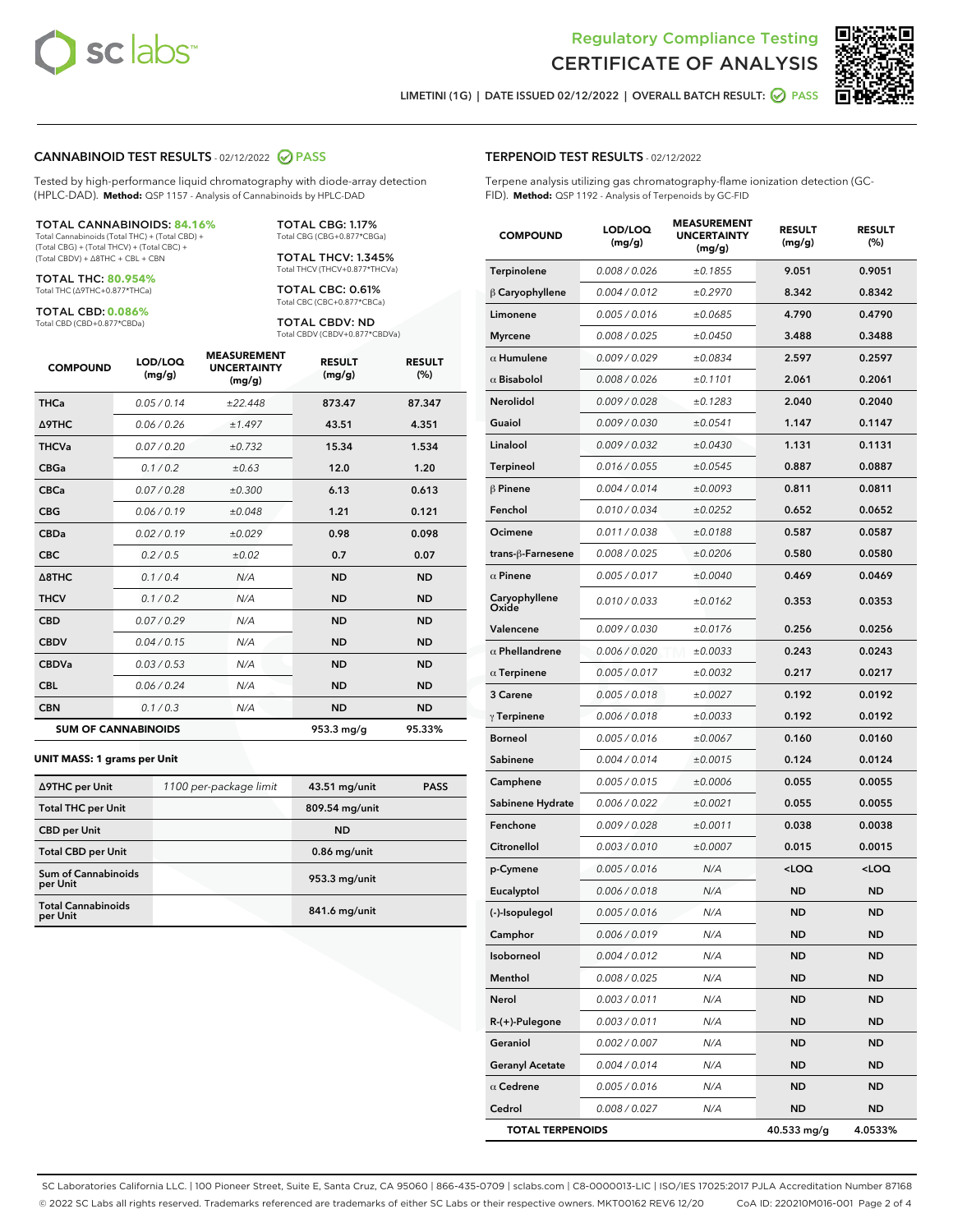



LIMETINI (1G) | DATE ISSUED 02/12/2022 | OVERALL BATCH RESULT:  $\bigotimes$  PASS

# CATEGORY 1 PESTICIDE TEST RESULTS - 02/12/2022 2 PASS

Pesticide and plant growth regulator analysis utilizing high-performance liquid chromatography-mass spectrometry (HPLC-MS) or gas chromatography-mass spectrometry (GC-MS). \*GC-MS utilized where indicated. **Method:** QSP 1212 - Analysis of Pesticides and Mycotoxins by LC-MS or QSP 1213 - Analysis of Pesticides by GC-MS

| 0.03 / 0.08<br><b>ND</b><br><b>PASS</b><br>Aldicarb<br>$\ge$ LOD<br>N/A<br>Carbofuran<br>0.02 / 0.05<br>$\geq$ LOD<br>N/A<br><b>ND</b><br><b>PASS</b><br>Chlordane*<br>0.03 / 0.08<br>$\ge$ LOD<br>N/A<br><b>ND</b><br><b>PASS</b><br>Chlorfenapyr*<br>0.03/0.10<br>$\geq$ LOD<br>N/A<br><b>ND</b><br><b>PASS</b><br>Chlorpyrifos<br>0.02 / 0.06<br>N/A<br><b>ND</b><br><b>PASS</b><br>$\ge$ LOD<br>Coumaphos<br>0.02 / 0.07<br>N/A<br><b>ND</b><br><b>PASS</b><br>$\ge$ LOD<br>Daminozide<br>0.02 / 0.07<br>N/A<br><b>ND</b><br><b>PASS</b><br>$\ge$ LOD<br><b>DDVP</b><br>0.03/0.09<br>$>$ LOD<br>N/A<br><b>ND</b><br><b>PASS</b><br>(Dichlorvos)<br>Dimethoate<br>0.03 / 0.08<br>$\ge$ LOD<br><b>ND</b><br><b>PASS</b><br>N/A<br>0.03/0.10<br>N/A<br><b>ND</b><br><b>PASS</b><br>Ethoprop(hos)<br>$>$ LOD<br>0.02 / 0.06<br>N/A<br><b>ND</b><br><b>PASS</b><br>$\ge$ LOD<br>Etofenprox<br>Fenoxycarb<br>0.03 / 0.08<br>$\ge$ LOD<br>N/A<br><b>ND</b><br><b>PASS</b><br>0.03 / 0.08<br>$\ge$ LOD<br>N/A<br><b>ND</b><br><b>PASS</b><br>Fipronil<br>Imazalil<br>0.02 / 0.06<br>$>$ LOD<br>N/A<br><b>ND</b><br><b>PASS</b><br><b>Methiocarb</b><br>0.02 / 0.07<br>$\ge$ LOD<br>N/A<br><b>ND</b><br><b>PASS</b><br>Methyl<br>0.03/0.10<br>N/A<br><b>ND</b><br><b>PASS</b><br>$\ge$ LOD<br>parathion<br>0.03/0.09<br><b>Mevinphos</b><br>$\ge$ LOD<br>N/A<br><b>ND</b><br><b>PASS</b><br>Paclobutrazol<br>0.02 / 0.05<br>$>$ LOD<br>N/A<br><b>ND</b><br><b>PASS</b><br>0.03/0.09<br>N/A<br>$\ge$ LOD<br><b>ND</b><br><b>PASS</b><br>Propoxur<br>0.03 / 0.08<br><b>ND</b><br><b>PASS</b><br>Spiroxamine<br>$\ge$ LOD<br>N/A<br>Thiacloprid<br>0.03/0.10<br>$\ge$ LOD<br>N/A<br><b>ND</b><br><b>PASS</b> | <b>COMPOUND</b> | LOD/LOQ<br>$(\mu g/g)$ | <b>ACTION</b><br><b>LIMIT</b><br>$(\mu g/g)$ | <b>MEASUREMENT</b><br><b>UNCERTAINTY</b><br>$(\mu g/g)$ | <b>RESULT</b><br>$(\mu g/g)$ | <b>RESULT</b> |
|------------------------------------------------------------------------------------------------------------------------------------------------------------------------------------------------------------------------------------------------------------------------------------------------------------------------------------------------------------------------------------------------------------------------------------------------------------------------------------------------------------------------------------------------------------------------------------------------------------------------------------------------------------------------------------------------------------------------------------------------------------------------------------------------------------------------------------------------------------------------------------------------------------------------------------------------------------------------------------------------------------------------------------------------------------------------------------------------------------------------------------------------------------------------------------------------------------------------------------------------------------------------------------------------------------------------------------------------------------------------------------------------------------------------------------------------------------------------------------------------------------------------------------------------------------------------------------------------------------------------------------------------------------------------------------------------------|-----------------|------------------------|----------------------------------------------|---------------------------------------------------------|------------------------------|---------------|
|                                                                                                                                                                                                                                                                                                                                                                                                                                                                                                                                                                                                                                                                                                                                                                                                                                                                                                                                                                                                                                                                                                                                                                                                                                                                                                                                                                                                                                                                                                                                                                                                                                                                                                      |                 |                        |                                              |                                                         |                              |               |
|                                                                                                                                                                                                                                                                                                                                                                                                                                                                                                                                                                                                                                                                                                                                                                                                                                                                                                                                                                                                                                                                                                                                                                                                                                                                                                                                                                                                                                                                                                                                                                                                                                                                                                      |                 |                        |                                              |                                                         |                              |               |
|                                                                                                                                                                                                                                                                                                                                                                                                                                                                                                                                                                                                                                                                                                                                                                                                                                                                                                                                                                                                                                                                                                                                                                                                                                                                                                                                                                                                                                                                                                                                                                                                                                                                                                      |                 |                        |                                              |                                                         |                              |               |
|                                                                                                                                                                                                                                                                                                                                                                                                                                                                                                                                                                                                                                                                                                                                                                                                                                                                                                                                                                                                                                                                                                                                                                                                                                                                                                                                                                                                                                                                                                                                                                                                                                                                                                      |                 |                        |                                              |                                                         |                              |               |
|                                                                                                                                                                                                                                                                                                                                                                                                                                                                                                                                                                                                                                                                                                                                                                                                                                                                                                                                                                                                                                                                                                                                                                                                                                                                                                                                                                                                                                                                                                                                                                                                                                                                                                      |                 |                        |                                              |                                                         |                              |               |
|                                                                                                                                                                                                                                                                                                                                                                                                                                                                                                                                                                                                                                                                                                                                                                                                                                                                                                                                                                                                                                                                                                                                                                                                                                                                                                                                                                                                                                                                                                                                                                                                                                                                                                      |                 |                        |                                              |                                                         |                              |               |
|                                                                                                                                                                                                                                                                                                                                                                                                                                                                                                                                                                                                                                                                                                                                                                                                                                                                                                                                                                                                                                                                                                                                                                                                                                                                                                                                                                                                                                                                                                                                                                                                                                                                                                      |                 |                        |                                              |                                                         |                              |               |
|                                                                                                                                                                                                                                                                                                                                                                                                                                                                                                                                                                                                                                                                                                                                                                                                                                                                                                                                                                                                                                                                                                                                                                                                                                                                                                                                                                                                                                                                                                                                                                                                                                                                                                      |                 |                        |                                              |                                                         |                              |               |
|                                                                                                                                                                                                                                                                                                                                                                                                                                                                                                                                                                                                                                                                                                                                                                                                                                                                                                                                                                                                                                                                                                                                                                                                                                                                                                                                                                                                                                                                                                                                                                                                                                                                                                      |                 |                        |                                              |                                                         |                              |               |
|                                                                                                                                                                                                                                                                                                                                                                                                                                                                                                                                                                                                                                                                                                                                                                                                                                                                                                                                                                                                                                                                                                                                                                                                                                                                                                                                                                                                                                                                                                                                                                                                                                                                                                      |                 |                        |                                              |                                                         |                              |               |
|                                                                                                                                                                                                                                                                                                                                                                                                                                                                                                                                                                                                                                                                                                                                                                                                                                                                                                                                                                                                                                                                                                                                                                                                                                                                                                                                                                                                                                                                                                                                                                                                                                                                                                      |                 |                        |                                              |                                                         |                              |               |
|                                                                                                                                                                                                                                                                                                                                                                                                                                                                                                                                                                                                                                                                                                                                                                                                                                                                                                                                                                                                                                                                                                                                                                                                                                                                                                                                                                                                                                                                                                                                                                                                                                                                                                      |                 |                        |                                              |                                                         |                              |               |
|                                                                                                                                                                                                                                                                                                                                                                                                                                                                                                                                                                                                                                                                                                                                                                                                                                                                                                                                                                                                                                                                                                                                                                                                                                                                                                                                                                                                                                                                                                                                                                                                                                                                                                      |                 |                        |                                              |                                                         |                              |               |
|                                                                                                                                                                                                                                                                                                                                                                                                                                                                                                                                                                                                                                                                                                                                                                                                                                                                                                                                                                                                                                                                                                                                                                                                                                                                                                                                                                                                                                                                                                                                                                                                                                                                                                      |                 |                        |                                              |                                                         |                              |               |
|                                                                                                                                                                                                                                                                                                                                                                                                                                                                                                                                                                                                                                                                                                                                                                                                                                                                                                                                                                                                                                                                                                                                                                                                                                                                                                                                                                                                                                                                                                                                                                                                                                                                                                      |                 |                        |                                              |                                                         |                              |               |
|                                                                                                                                                                                                                                                                                                                                                                                                                                                                                                                                                                                                                                                                                                                                                                                                                                                                                                                                                                                                                                                                                                                                                                                                                                                                                                                                                                                                                                                                                                                                                                                                                                                                                                      |                 |                        |                                              |                                                         |                              |               |
|                                                                                                                                                                                                                                                                                                                                                                                                                                                                                                                                                                                                                                                                                                                                                                                                                                                                                                                                                                                                                                                                                                                                                                                                                                                                                                                                                                                                                                                                                                                                                                                                                                                                                                      |                 |                        |                                              |                                                         |                              |               |
|                                                                                                                                                                                                                                                                                                                                                                                                                                                                                                                                                                                                                                                                                                                                                                                                                                                                                                                                                                                                                                                                                                                                                                                                                                                                                                                                                                                                                                                                                                                                                                                                                                                                                                      |                 |                        |                                              |                                                         |                              |               |
|                                                                                                                                                                                                                                                                                                                                                                                                                                                                                                                                                                                                                                                                                                                                                                                                                                                                                                                                                                                                                                                                                                                                                                                                                                                                                                                                                                                                                                                                                                                                                                                                                                                                                                      |                 |                        |                                              |                                                         |                              |               |
|                                                                                                                                                                                                                                                                                                                                                                                                                                                                                                                                                                                                                                                                                                                                                                                                                                                                                                                                                                                                                                                                                                                                                                                                                                                                                                                                                                                                                                                                                                                                                                                                                                                                                                      |                 |                        |                                              |                                                         |                              |               |
|                                                                                                                                                                                                                                                                                                                                                                                                                                                                                                                                                                                                                                                                                                                                                                                                                                                                                                                                                                                                                                                                                                                                                                                                                                                                                                                                                                                                                                                                                                                                                                                                                                                                                                      |                 |                        |                                              |                                                         |                              |               |

# CATEGORY 2 PESTICIDE TEST RESULTS - 02/12/2022 2 PASS

| <b>COMPOUND</b>          | LOD/LOO<br>$(\mu g/g)$ | <b>ACTION</b><br>LIMIT<br>$(\mu g/g)$ | <b>MEASUREMENT</b><br><b>UNCERTAINTY</b><br>$(\mu g/g)$ | <b>RESULT</b><br>$(\mu g/g)$ | <b>RESULT</b> |  |
|--------------------------|------------------------|---------------------------------------|---------------------------------------------------------|------------------------------|---------------|--|
| Abamectin                | 0.03/0.10              | 0.1                                   | N/A                                                     | <b>ND</b>                    | <b>PASS</b>   |  |
| Acephate                 | 0.02/0.07              | 0.1                                   | N/A                                                     | <b>ND</b>                    | <b>PASS</b>   |  |
| Acequinocyl              | 0.02/0.07              | 0.1                                   | N/A                                                     | <b>ND</b>                    | <b>PASS</b>   |  |
| Acetamiprid              | 0.02 / 0.05            | 0.1                                   | N/A                                                     | <b>ND</b>                    | <b>PASS</b>   |  |
| Azoxystrobin             | 0.02/0.07              | 0.1                                   | N/A                                                     | <b>ND</b>                    | <b>PASS</b>   |  |
| <b>Bifenazate</b>        | 0.01 / 0.04            | 0.1                                   | N/A                                                     | <b>ND</b>                    | <b>PASS</b>   |  |
| <b>Bifenthrin</b>        | 0.02 / 0.05            | 3                                     | N/A                                                     | <b>ND</b>                    | <b>PASS</b>   |  |
| <b>Boscalid</b>          | 0.03/0.09              | 0.1                                   | N/A                                                     | <b>ND</b>                    | <b>PASS</b>   |  |
| Captan                   | 0.19/0.57              | 0.7                                   | N/A                                                     | <b>ND</b>                    | <b>PASS</b>   |  |
| Carbaryl                 | 0.02/0.06              | 0.5                                   | N/A                                                     | <b>ND</b>                    | <b>PASS</b>   |  |
| Chlorantranilip-<br>role | 0.04/0.12              | 10                                    | N/A                                                     | <b>ND</b>                    | <b>PASS</b>   |  |
| Clofentezine             | 0.03/0.09              | 0.1                                   | N/A                                                     | <b>ND</b>                    | <b>PASS</b>   |  |

| <b>CATEGORY 2 PESTICIDE TEST RESULTS</b> - 02/12/2022 continued |  |  |
|-----------------------------------------------------------------|--|--|
|                                                                 |  |  |

| <b>COMPOUND</b>               | LOD/LOQ<br>$(\mu g/g)$ | <b>ACTION</b><br>LIMIT<br>(µg/g) | <b>MEASUREMENT</b><br><b>UNCERTAINTY</b><br>(µg/g) | <b>RESULT</b><br>$(\mu g/g)$ | <b>RESULT</b> |
|-------------------------------|------------------------|----------------------------------|----------------------------------------------------|------------------------------|---------------|
| Cyfluthrin                    | 0.12 / 0.38            | $\overline{c}$                   | N/A                                                | ND                           | <b>PASS</b>   |
| Cypermethrin                  | 0.11 / 0.32            | 1                                | N/A                                                | <b>ND</b>                    | <b>PASS</b>   |
| Diazinon                      | 0.02 / 0.05            | 0.1                              | N/A                                                | <b>ND</b>                    | <b>PASS</b>   |
| Dimethomorph                  | 0.03 / 0.09            | 2                                | N/A                                                | <b>ND</b>                    | <b>PASS</b>   |
| Etoxazole                     | 0.02 / 0.06            | 0.1                              | N/A                                                | <b>ND</b>                    | <b>PASS</b>   |
| Fenhexamid                    | 0.03 / 0.09            | 0.1                              | N/A                                                | <b>ND</b>                    | <b>PASS</b>   |
| Fenpyroximate                 | 0.02 / 0.06            | 0.1                              | N/A                                                | <b>ND</b>                    | <b>PASS</b>   |
| Flonicamid                    | 0.03 / 0.10            | 0.1                              | N/A                                                | <b>ND</b>                    | <b>PASS</b>   |
| Fludioxonil                   | 0.03/0.10              | 0.1                              | N/A                                                | <b>ND</b>                    | <b>PASS</b>   |
| Hexythiazox                   | 0.02 / 0.07            | 0.1                              | N/A                                                | <b>ND</b>                    | <b>PASS</b>   |
| Imidacloprid                  | 0.04 / 0.11            | 5                                | N/A                                                | <b>ND</b>                    | <b>PASS</b>   |
| Kresoxim-methyl               | 0.02 / 0.07            | 0.1                              | N/A                                                | <b>ND</b>                    | <b>PASS</b>   |
| <b>Malathion</b>              | 0.03 / 0.09            | 0.5                              | N/A                                                | <b>ND</b>                    | <b>PASS</b>   |
| Metalaxyl                     | 0.02 / 0.07            | $\overline{c}$                   | N/A                                                | <b>ND</b>                    | <b>PASS</b>   |
| Methomyl                      | 0.03 / 0.10            | $\mathcal{I}$                    | N/A                                                | <b>ND</b>                    | <b>PASS</b>   |
| Myclobutanil                  | 0.03 / 0.09            | 0.1                              | N/A                                                | <b>ND</b>                    | <b>PASS</b>   |
| Naled                         | 0.02 / 0.07            | 0.1                              | N/A                                                | <b>ND</b>                    | <b>PASS</b>   |
| Oxamyl                        | 0.04 / 0.11            | 0.5                              | N/A                                                | <b>ND</b>                    | <b>PASS</b>   |
| Pentachloronitro-<br>benzene* | 0.03/0.09              | 0.1                              | N/A                                                | <b>ND</b>                    | <b>PASS</b>   |
| Permethrin                    | 0.04 / 0.12            | 0.5                              | N/A                                                | <b>ND</b>                    | <b>PASS</b>   |
| Phosmet                       | 0.03 / 0.10            | 0.1                              | N/A                                                | <b>ND</b>                    | <b>PASS</b>   |
| Piperonylbu-<br>toxide        | 0.02 / 0.07            | 3                                | N/A                                                | <b>ND</b>                    | <b>PASS</b>   |
| Prallethrin                   | 0.03 / 0.08            | 0.1                              | N/A                                                | <b>ND</b>                    | <b>PASS</b>   |
| Propiconazole                 | 0.02 / 0.07            | 0.1                              | N/A                                                | <b>ND</b>                    | <b>PASS</b>   |
| Pyrethrins                    | 0.04 / 0.12            | 0.5                              | N/A                                                | <b>ND</b>                    | <b>PASS</b>   |
| Pyridaben                     | 0.02 / 0.07            | 0.1                              | N/A                                                | <b>ND</b>                    | <b>PASS</b>   |
| Spinetoram                    | 0.02 / 0.07            | 0.1                              | N/A                                                | ND                           | <b>PASS</b>   |
| Spinosad                      | 0.02 / 0.07            | 0.1                              | N/A                                                | <b>ND</b>                    | <b>PASS</b>   |
| Spiromesifen                  | 0.02 / 0.05            | 0.1                              | N/A                                                | <b>ND</b>                    | <b>PASS</b>   |
| Spirotetramat                 | 0.02 / 0.06            | 0.1                              | N/A                                                | <b>ND</b>                    | <b>PASS</b>   |
| Tebuconazole                  | 0.02 / 0.07            | 0.1                              | N/A                                                | ND                           | <b>PASS</b>   |
| Thiamethoxam                  | 0.03 / 0.10            | 5                                | N/A                                                | <b>ND</b>                    | <b>PASS</b>   |
| Trifloxystrobin               | 0.03 / 0.08            | 0.1                              | N/A                                                | <b>ND</b>                    | <b>PASS</b>   |

SC Laboratories California LLC. | 100 Pioneer Street, Suite E, Santa Cruz, CA 95060 | 866-435-0709 | sclabs.com | C8-0000013-LIC | ISO/IES 17025:2017 PJLA Accreditation Number 87168 © 2022 SC Labs all rights reserved. Trademarks referenced are trademarks of either SC Labs or their respective owners. MKT00162 REV6 12/20 CoA ID: 220210M016-001 Page 3 of 4